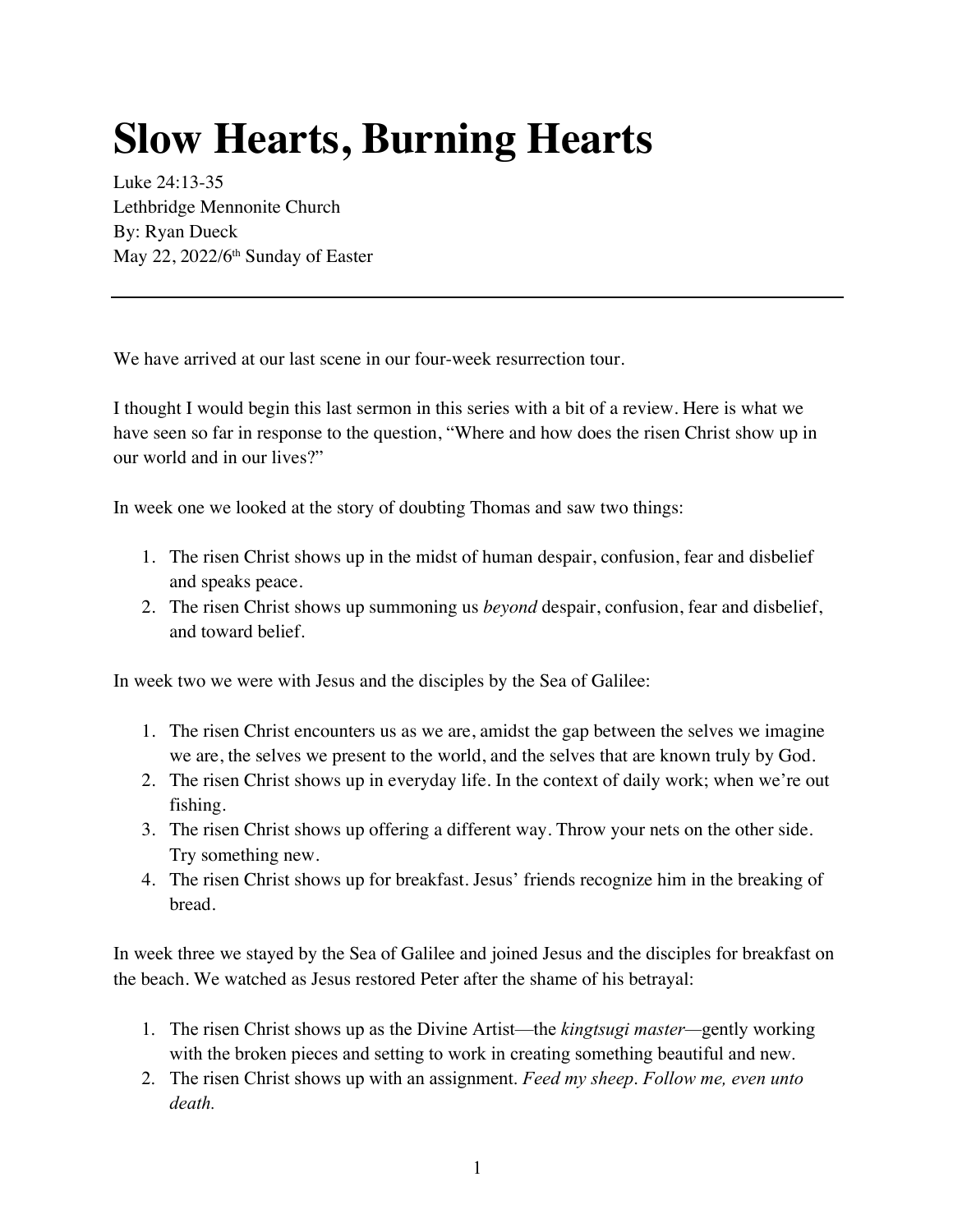So, that's where we've been. The last stage of our journey with the risen Christ is… a journey. We're on the road to Emmaus.

The image on the screen is literally the road to Emmaus. Or, more precisely, a road *in* Emmaus, or Emwas as it was known until a few decades ago. Today, it is a national park outside Jerusalem (about seven miles, as it says in our text today). It's even called "Canada Park," due to the source of much of its funding.

Naomi and I visited this park on a tour to Israel and Palestine with MCC back in 2018. Like many parts of our tour, this place betrays a sad and troubled past.

The town of Emwas was a Palestinian village that was largely destroyed during the Six Days war in 1967. There are only a few ruins that remain in the park today (some were repurposed to make this path).

It was jarring to see these grim reminders of a long and bitter conflict amidst the more pleasant sights of Jerusalem picnickers and cyclists out for a nice day at the park.

At any rate, I thought I would leave this image of present-day Emmaus up for the remainder of the sermon. Despite the troubled history, it is an image that speaks to me of the journey.

\*\*\*

So, we've heard the story.

Two of Jesus' disciples are heading away from Jerusalem toward Emmaus. Away from the epicenter, away from the apparent tragedy and failure of Holy Week. Away from a revolution that never got off the ground.

They're rehearsing all of this as they walk. And Jesus shows up alongside them.

They don't recognize him. This has been a consistent theme in our tour thus far. Somehow the resurrected Christ is both familiar and unfamiliar, even when he shows up in bodily form.

And again, Jesus simply asks a question. This is a pattern with the risen Christ.

To Mary: Why are you weeping? Who are you looking for? To the disciples at the sea: Friends, haven't you caught any fish? To Peter: Do you love me?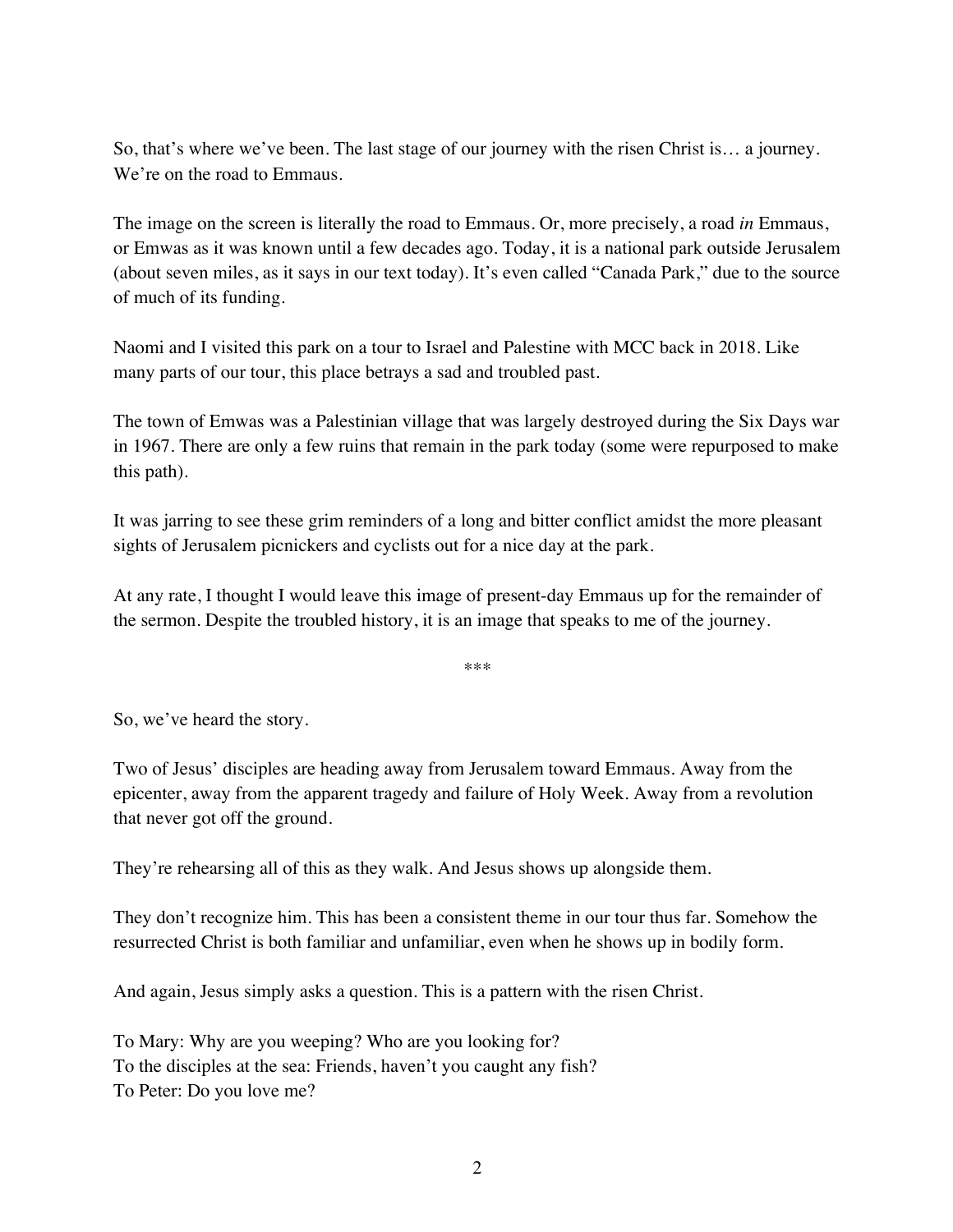And now, to the two disciples on the road: What are you talking about?

The two disciples sadly look at him and ask, incredulously, *Are you the only on in the world who doesn't know what's happened? There was this Jesus, and he was a prophet mighty in word and deed, and our priests and rulers handed him over to be executed.*

And then, one of the saddest lines in all of Scripture: "But we had hoped that he was the one who was going to redeem Israel."

They go on to talk about the empty tomb that the women found, but it's obvious they still aren't sure what's going on.

And then Jesus begins to tell them what's going on.

This suffering was a necessary part of the plan of God. All of Israel's story and Scriptures thus far had been leading up to this moment. Suffering was not evidence of failure but the means through which God would deliver the hammer blow to sin and death.

Incredibly, at this point they still don't know that it's Jesus. They arrive at Emmaus and urge this stranger to stay with them.

And then, at the table, their eyes are opened. Jesus gives thanks, breaks bread and their eyes are opened. They see Jesus truly even though he had been with him all this time.

And no sooner are their eyes opened and Jesus disappears.

They do a U-turn and head seven miles back from Emmaus to Jerusalem to tell the disciples that it's all true. He's alive.

There are a few things that we can say about where the risen Christ shows up based on this story. The first few echo themes we've already seen in earlier post-resurrection scenes.

**The risen Christ shows up "on the road."** Whether it's specific journeys to specific places or the "journey of life" more broadly, Jesus comes to us where we are.

**The risen Christ shows up in the breaking of bread**. This was also the case on the beach by the Sea of Galilee in John's gospel

There are also a few new themes that emerge from this encounter.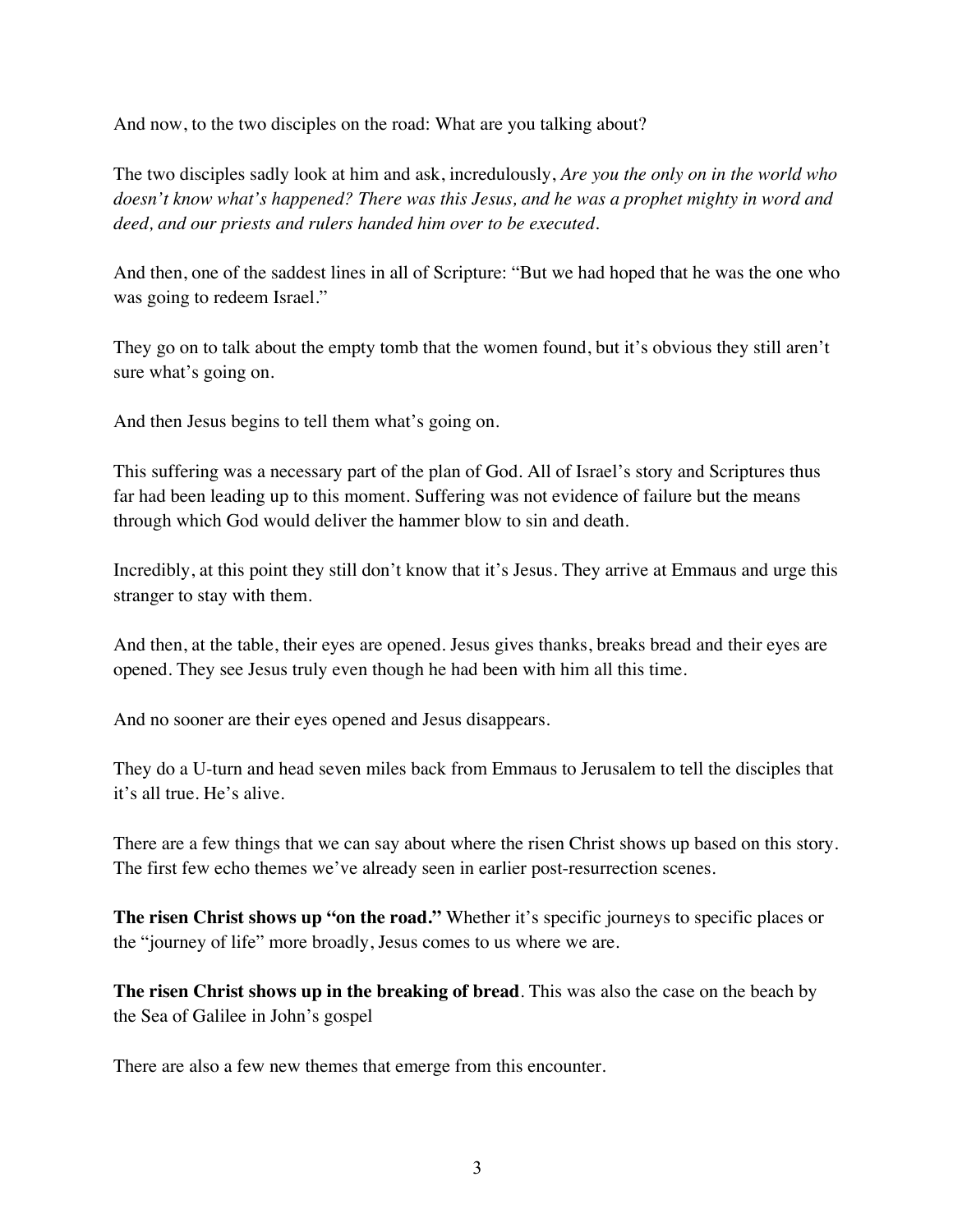**The risen Christ shows up in Scripture**, fulfilling it, interpreting it, transcending it.

From creation to the deliverance of Exodus to Israel to the prophets and everything in between, Jesus reveals himself to the true and living and final Word of God.

**And the risen Christ shows up when hope seems lost**. Can you hear the heartbreak in verse 21? *But we had hoped that he was the one to redeem Israel*. Had hoped. Past tense.

Then and now, Jesus shows up when hope seems lost. Jesus shows up saying, as the British writer Francis Spufford once put it, "Far more can be mended than you know."

\*\*\*

Each of these things we see in the story of the disciples' journey to Emmaus. But we also see Jesus taking the disciples on a journey of the heart.

The word "heart" shows up twice in this passage. The Greek word is *kardia*. We get English words like "cardiac" and "cardiology" from this.

As is the case with the English word "heart," there is a wide range of meanings for *kardia*. According to my brief tour through a concordance this week, it can be:

- an organ in the body which is the centre of the circulation of the blood, and hence was regarded as the seat of physical life
- the centre of all physical and spiritual life
- the soul or mind
- the fountain and seat of our thoughts, passions, desires, appetites, affections, purposes, endeavours
- the understanding, the faculty and seat of the intelligence
- the middle or central or inmost part of anything

The word "heart" does a lot of work for us. It can refer to everything from biological function to emotional longing to some of the deepest philosophical and theological realities of being human.

I have to confess, though, that I haven't always loved the word "heart," at least not how it was sometimes used in churchy circles.

I grew up hearing a lot about "inviting Jesus into your heart" as your personal Saviour.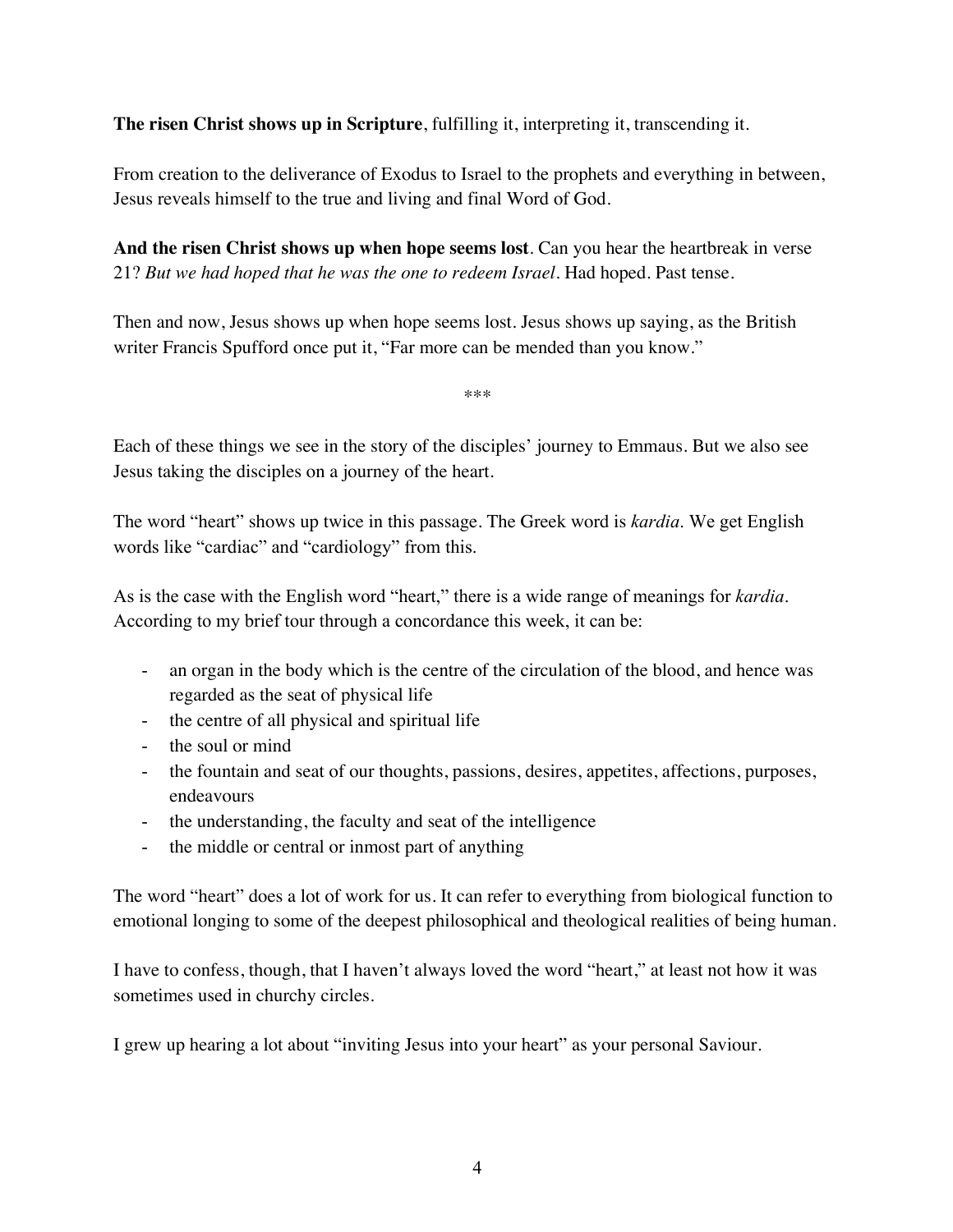If you did this, you were saved. It was very important to invite Jesus into your heart and to know when this happened because this was when you were saved. This despite the fact that there is not a single instance in all of scripture where we are told to "invite Jesus into our hearts."

All this "heart" language sounded fuzzy and imprecise and subjective to me. How would I know when Jesus was in my heart? Would I feel him rattling around behind my ribcage?

But the idea persists. I heard it language again this week. On two different occasions, in conversations with two strangers this week (both times, I should say, in the context of a great deal of anxiety about hell and judgment), people were quick, even *desperate* to assure me that they had "asked Jesus into their heart."

And yet, despite the ways in which we have misused the word, the heart matters. It is even pardon the pun!—the heart of the matter.

In verse 25, in response to the disciples' telling of recent events, Jesus says, "Oh, how foolish you are and *how slow of heart*…"

Jesus is not saying, "how slow you have been to apprehend a collection of facts about God and God's plan."

The word "heart" is important here. It speaks to the truth that faith is a holistic exercise. Not just our minds, but all of who we are is involved.

The word "heart" here points to our connection to the things that matter, our deepest hopes and fears and joys and sorrows.

Jesus is saying to his disciples, your passions, desires, appetites, affections, purposes, endeavours—these have all been too slow to embrace and align with what God is doing in the world.

Indeed, they didn't even recognize Jesus when he was standing right in front of them.

We, too, have slow hearts. We so often fail to see Jesus when he's right there with us. We're too distracted, too quick to default to the disenchanted universe of secularism where God is thought to be absent or uninvolved, too busy.

This morning I did something unusual. I just went and sat outside on the front porch and ate my breakfast. I didn't have my phone. I didn't have a book. I didn't have my laptop. I just sat there. It was super weird. At least, at first.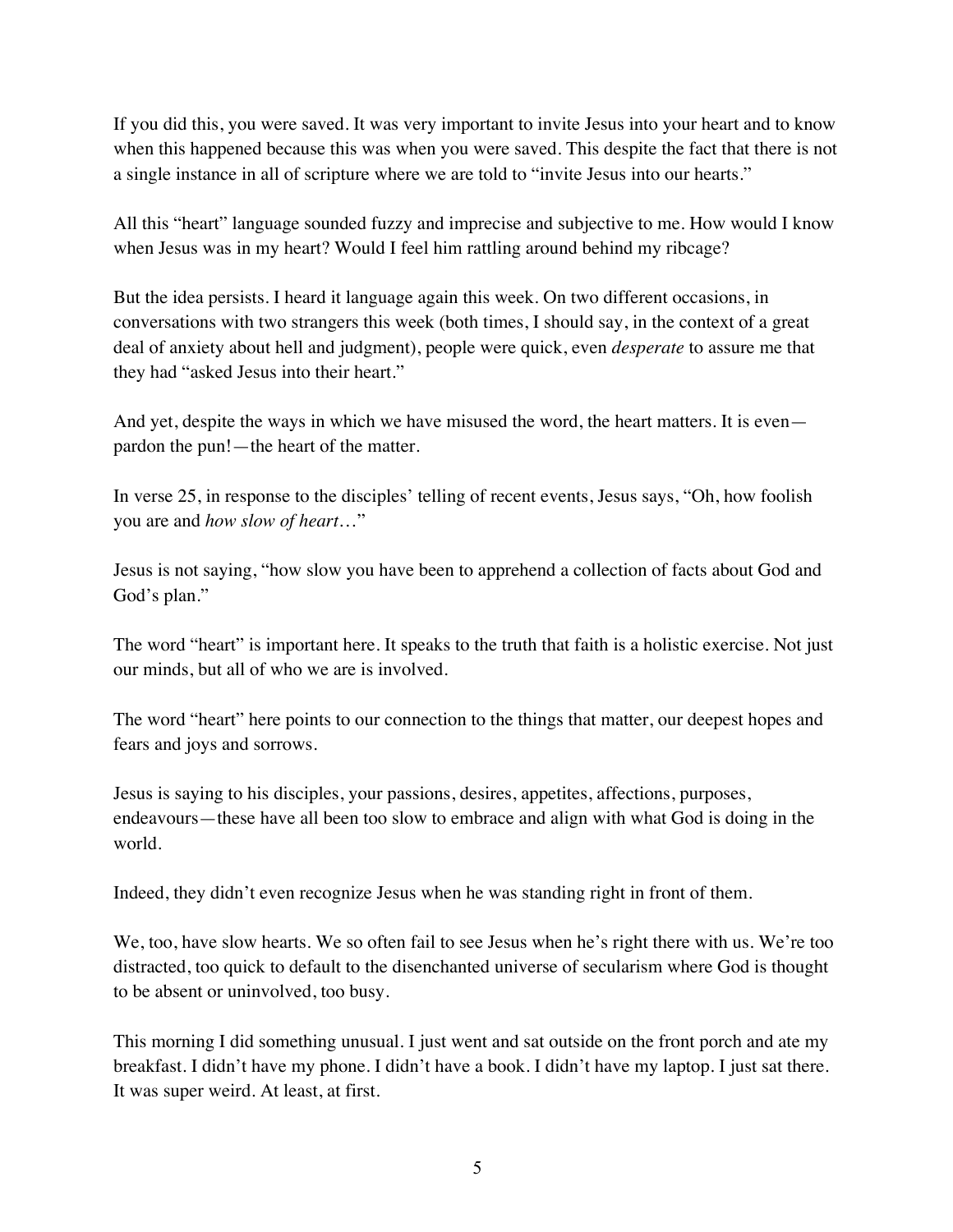And then gradually I felt a kind of peace descend upon me. I listened to the birds. I felt the warmth of the sun on my face. I noticed the colours of the flowers and the grass. I thought of the many gifts that God has given in my life. Specific people came to mind—people God has used to guide and shape me. I prayed.

As I sat there, it was like the world was humming with grace. I think it often is, and not just on beautiful spring mornings. But I just don't pay attention or notice as often as I should. My heart is too often slow, thick, sluggish, imperceptive.

Sometimes Jesus is walking right beside us, and we are too slow hearted to even notice.

The second time the word *kardia* (heart) shows up is near the end of the story. After Jesus links the scriptures to the events of Holy Week, after he breaks bread with them and their eyes are opened, what do they say?

They don't say, "Boy, didn't that Jesus make a lot of sense?" They don't say, "Man, Jesus sure filled in a lot of the blanks for me with his bible lesson!" They don't say, "That was some theology lecture!" They don't even say, "Wow, that Jesus really blew my mind!"

No, what they say is: *Were not our hearts burning within us while he was talking to us on the road, while he was opening the scriptures to us?*

Did we not have this strange stirring within us while this man who we did not recognize walked and talked with us? Did we not somehow feel more alive more attuned to the ways of God in the world and in our lives? Did not this man meet us in our shattered hope and infuse joy and purpose and meaning?

Jesus had led them on a journey from slow hearts to burning hearts.

\*\*\*

I don't know how your heart feels today, on this sixth Sunday of Easter, 2022. I don't know where you would locate yourself on a continuum between "slow" and "burning."

But here's what I do know. I do know that human beings do not change unless their hearts are involved.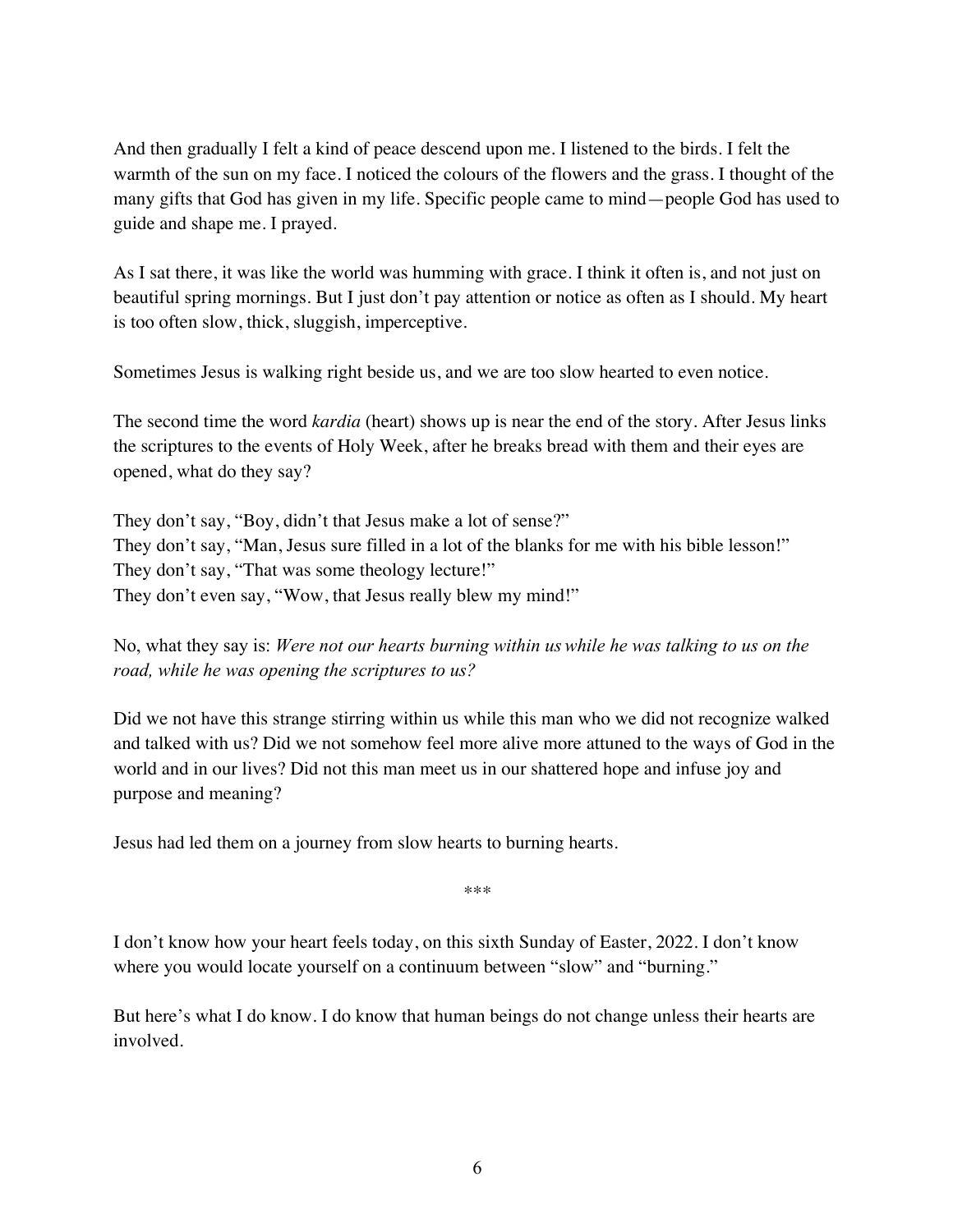The disciples were not transformed through their own efforts to understand and modify their behaviour accordingly. They were changed by the grace of God as it intersected with—even *collided* with—their assumptions, their disappointments, their failures, their dreams and hopes for the future.

I listened to a podcast this week about theories of change. How do people change? In ministry, in the workplace, in personal relationships, parenting, marriage, friendship? How do we get people to change (including the people who inhabit our own skin!)?

We very often assume that it's mostly about things like having the right information, making a good case, dispensing the proper advice. If people have good data, they'll change.

Even if we wouldn't describe it this way, our behaviour betrays that this is how we *actually* imagine it all works.

And yet, have you ever tried to change someone's mind through rational argument? About a political argument? About some divisive social issue? About something in their life that you think is hurting them? About a behaviour you'd like to alter? How did it go?

Have you ever tried to change something in your *own* life through a sheer act of the will? How did it go?

I'm guessing the answer to all of the above would be, "Not particularly well." This is certainly the case in my own experience.

This is because as human beings we not driven primarily by knowledge and will, but by desire. We are creatures of desire. We are creatures of love.

A few summers ago, we did a sermon series on the seven deadly sins. In it, I used a quote from an interview about the life and theology of Thomas Cranmer, author of the Book of Common Prayer and de facto founder of the Anglican Church:

What the heart loves, the will chooses, and the mind justifies.

We only change when our hearts chance. We even use this expression, right? *I had a change of heart*.

We change when our desires are changed, when we *want* to change ourselves. In the best-case scenario, we change when one love is replaced by another higher, better, love.